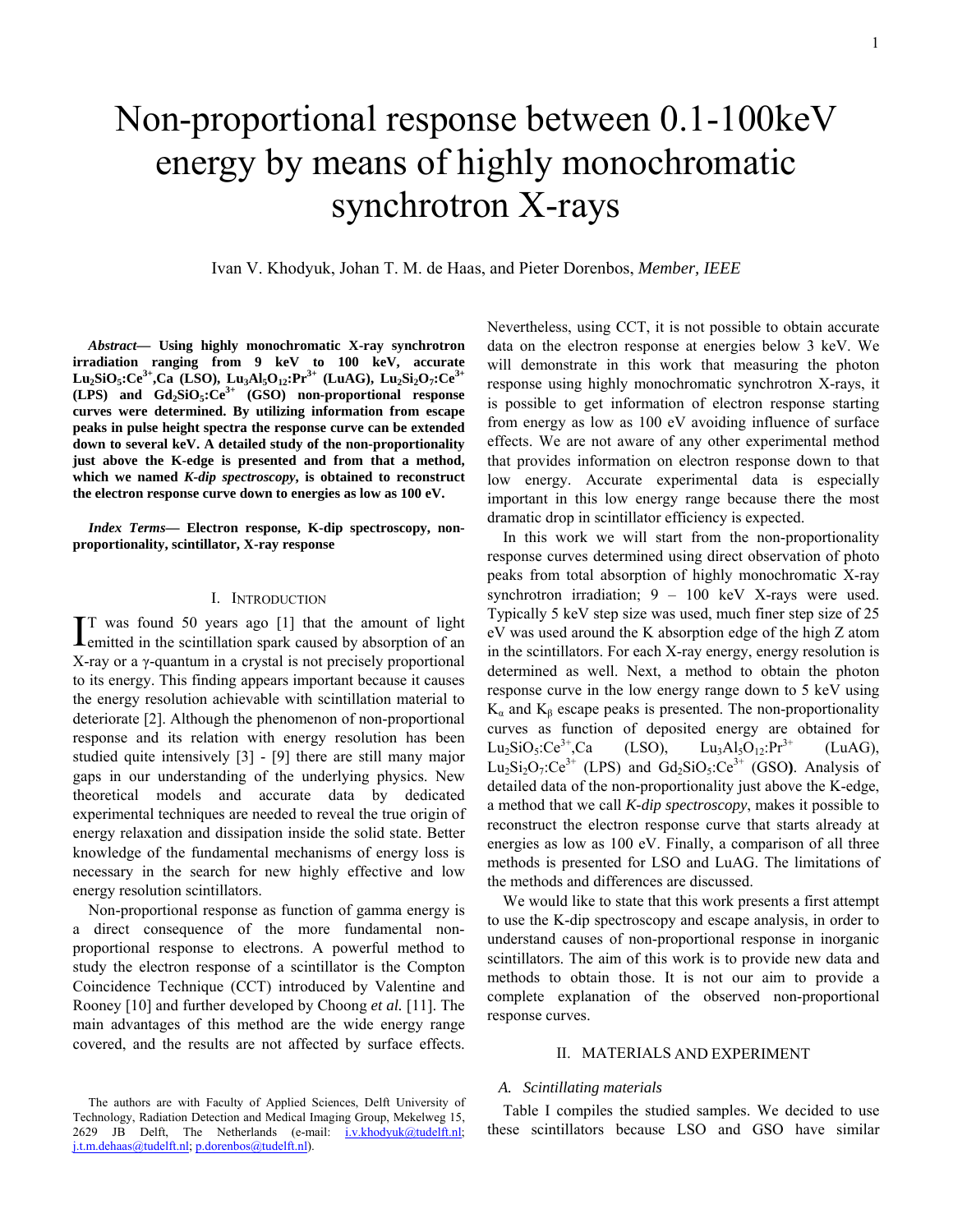TABLE I THE CRYSTALS USED IN THE EXPERIMENT

| Crystal   | Size, $mm3$               | Resolution at $662 \text{ keV}, \%$ | Photon yield, photons/MeV | Reference |
|-----------|---------------------------|-------------------------------------|---------------------------|-----------|
| LuAG:Pr   | $6 \times 6 \times 1$     | 4.6                                 | 19000                     | $[13]$    |
| GSO:Ce    | $14 \times 10 \times 1.5$ | 8.1                                 | 10500                     | $[11]$    |
| LSO:Ce,Ca | $10 \times 10 \times 2$   | 7.7                                 | 38800                     | [10]      |
| LPS:Ce    | $6 \times 7 \times 2$     | 10                                  | 26000                     | $[12]$    |

chemical composition and crystal structure, and differ mainly by the atomic number of the lanthanide. LSO:Ce codoped with Ca is a scintillator with high density 7.4  $g/cm<sup>3</sup>$  and light yield of 38800 photons per MeV of absorbed gamma ray energy (ph/MeV) [12]. In spite of high photon yield, the energy resolution at 662 keV of the best LSO sample is not better than 7%. This is attributed to a high degree of intrinsic non-proportionality of the material. GSO with four times lower photon yield of 10500 ph/MeV [13] has a comparable energy resolution of 8%. LPS was chosen because it like LSO contains Lu and has relatively high photon yield of 26000 ph/MeV, and at the same time poor energy resolution of 10% [14]. LuAG has been chosen because it is also a Lu-based compound and it is a promising new scintillator material with good proportionality and low energy resolution of 4.6% at 662 keV [15]. Relatively thin samples  $1 - 2$  mm thick were used, to increase the probability of  $K_a$  and  $K_b$  X-ray escape events, which we are interested in.



Fig. 1. Pulse height spectrum of LSO recorded using 70 keV monochromatic X-rays. The solid red line is the result of a fit of the escape peaks with five Gaussian peaks.

# *B. Radioactive sources*

Gamma ray pulse height spectra from radioactive sources were measured with standard spectroscopic techniques. The number of photoelectrons per MeV of absorbed gamma ray energy produced by the tested sample in a Hamamatsu R1791 photomultiplier tube was determined by comparing the peak position of the  $^{137}Cs$  662 keV and  $^{241}Am$  59.5 keV photopeaks in the pulse height spectra with the mean value of the single

photoelectron peak position. The procedure has been described in detail by de Haas *et al.* [16]. For the optimization of the observed yield and energy resolution, the shaping time was set to 1μs.

# *C. X-ray monochromator*

To obtain more detailed non-proportionality curves, experiments at the X-1 beamline at the Hamburger Synhrotronstrahlungslabor (HASY – LAB) synchrotron radiation facility in Hamburg, Germany were carried out. A highly monochromatic pencil beam in the energy range 9 – 100 keV was used as excitation source. A tunable double Bragg reflection monochromator using a Si[511] and Si[311] set of silicon crystals providing an X-ray resolution of 1 eV at 9 keV rising to 20 eV at 100 keV was used to select the X-ray energies. The beam spot size was set by a pair of precision stepper-driven slits, positioned immediately in front of the sample coupled to the photomultiplier tube (PMT). For all measurements, a slit size of  $50 \times 50 \mu m^2$  was used. The PMT was mounted on an X-Y table capable of positioning with a precision of <1 μm in each direction. Prior to each measurement session, the position of the PMT was adjusted to achieve as high count rate as possible. The intensity of the synchrotron beam was reduced in order to avoid pulse pileup. A lead shielding was used to protect the sample from background irradiation.

Figure 1 shows 70 keV synchrotron X-ray pulse height spectrum of LSO recorded with a Hamamatsu R1791 PMT connected to a homemade preamplifier, an Ortec 672 spectroscopic amplifier and an Amptek 8000A multichannel analyzer (MCA). Sample was optically coupled to the window of the PMT with Viscasil 600 000 cSt from General Electric. To improve the collection of scintillation light, the crystal was covered with several layers of ultraviolet reflecting Teflon tape (PFTE tape) forming an "umbrella" configuration [17]. All measurements were carried out at room temperature.

Corrections were made for channel offsets in the pulse height measurement. The offset was measured by the use of an Ortec 419 precision pulse generator with variable pulse height attenuation settings.

#### III. RESULTS AND DISCUSSION

# *A. Non-proportionality*

The photon response of the scintillators was determined using monoenergetic X-rays with energies between 9 and 100 keV with a 5 keV step size. In the low energy range 9 to 15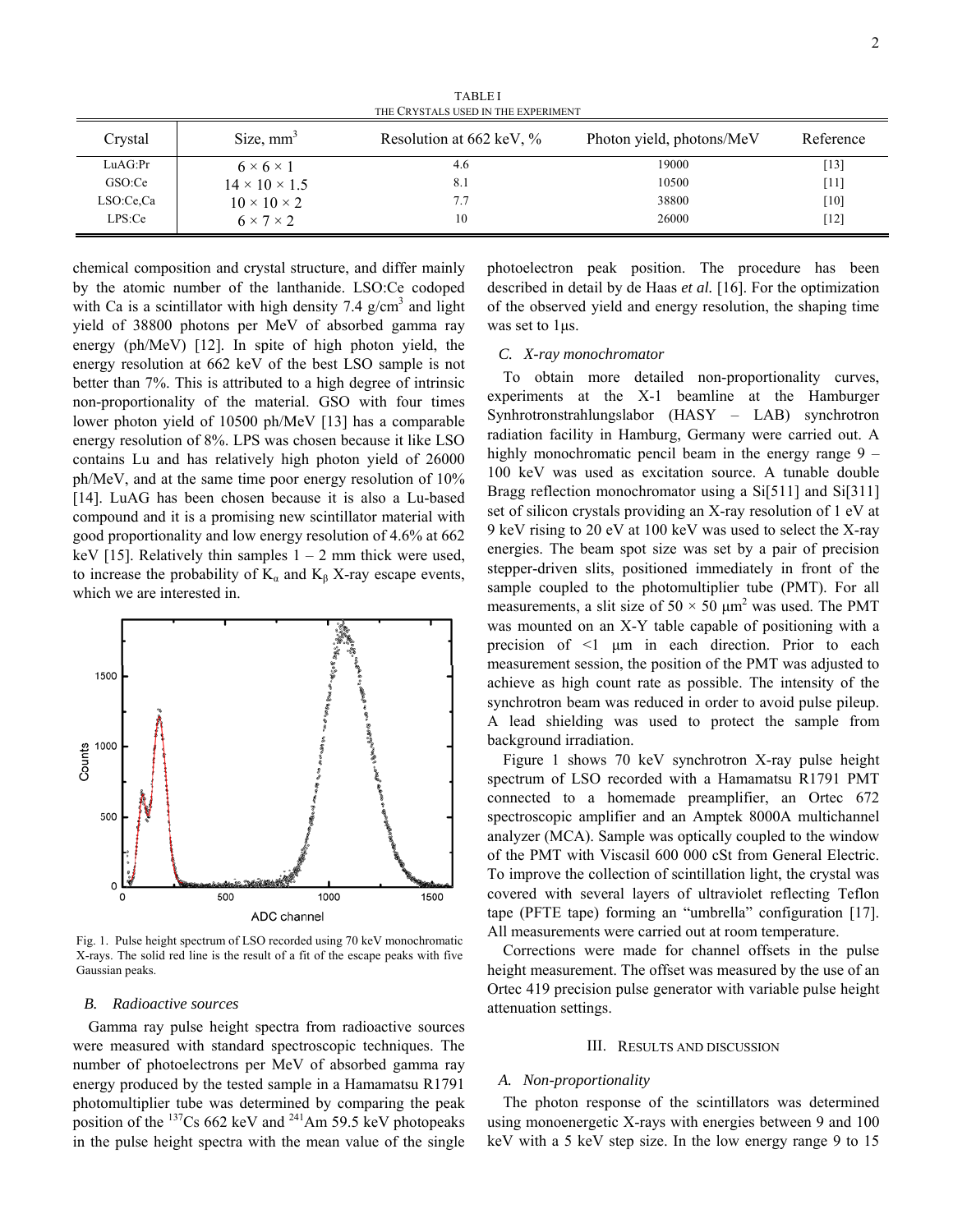

Fig. 2. Scintillation photon yield at RT as a function of X-ray energy for LuAG, GSO, LSO and LPS, relative to the photon yield at 662 keV excitation. The inset shows a 25 eV step size energy scan between 63 and 65 keV for LSO. Error bars are not shown, because the size of the error bar is comparable with the symbol size

keV, a 1 keV step size was used. A much finer step size of 25 eV was used near the K-shell electron binding energy of 63.314 keV for Lu or 50.239 keV for Gd-based compounds. Figure 2 shows the relative scintillation photon yield as a function of X-ray energy for LuAG, GSO, LSO and LPS. The nonproportional response is defined as the photoelectron yield/MeV at energy E divided by the photoelectron yield/MeV at 662 keV and presented in percents. Error bars are not shown in Fig. 2, because the size of the error bars is comparable with the symbols size. Precision of the experimental data can be seen in the inset of Fig. 2 and in case of LSO  $\delta$  is less then 0.05% in the entire energy range.



Fig. 3. Energy resolution versus X-ray energy. Error bars are not shown, because the size of the error bar is comparable with the symbol size.

| TABLE II                  |                                |           |                        |                         |  |  |  |
|---------------------------|--------------------------------|-----------|------------------------|-------------------------|--|--|--|
| ELECTRON BINDING ENERGIES |                                |           |                        |                         |  |  |  |
| Element                   | Electron binding energies, keV |           |                        |                         |  |  |  |
|                           | K. 1s                          | $LL$ , 2s | $L_{II}$ , 2 $p_{1/2}$ | $L_{III}$ , 2 $p_{3/2}$ |  |  |  |
| Lutetium                  | 63.314                         | 10.870    | 10.349                 | 9.244                   |  |  |  |
| Gadolinium                | 50.238                         | 8.376     | 7.930                  | 7.243                   |  |  |  |

All four materials reveal similar features. When moving from high energy towards low energy, we observe a relatively slow decrease of proportionality down to the K-edge energy. Table II compiles the K - and L -shell electron binding energies for Lu and Gd. Figure 2 shows that at the Lu or Gd K-edge energy the non-proportionality curve increases with a clear discontinuity at the edge. For LuAG the response at the edge increases by about 2.1%, while for GSO it is 3.6%. LSO has a change in response of 5.9% and this increases to  $6.8\%$ for LPS. Moving further towards lower energy we observe a drop of proportionality below the K-edge. At 9 keV the efficiency has decreased by 15%, 31%, 45%, and 60% for LuAG, GSO, LSO, and LPS, respectively. For the Lu-based compounds there are also discontinuities in the nonproportionality curve at the Lu L-shell energy.

We observe a proportional dependence between the magnitude of the drop  $KL_{drop}$  of scintillator efficiency from below the K-shell to above the L-shell energy with the magnitude  $K_{dip}$  of the drop at the K-edge. Empirically we can write

$$
KL_{drop} = \xi \times K_{dip},\tag{1}
$$

where for the Lu-based compounds  $\xi = 6.01 \pm 0.04$ .

#### *B. Energy resolution*

The energy resolution, defined as Full Width at Half Maximum intensity (FWHM) over the peak position, determined from photopeaks like in Fig. 1, are plotted in Fig. 3 versus the X-ray energy and in Fig. 4 versus the number of photoelectrons. The solid curve in Fig. 4 represents the theoretical limiting resolution due to Poisson statistics in the number of detected photons [18]:

$$
R_{\text{stat}} = 2.355 \sqrt{\frac{1 + v(M)}{N_{\text{phe}}}}, \tag{2}
$$

where  $v(M) = 0.15$  is the variance in the PMT gain.

Fig. 4 shows that the energy resolution for GSO and LuAG are quite close to the theoretical limit. For GSO the most important factor limiting energy resolution is the relatively low photon yield of 10500 photons/MeV. For LuAG the contribution from non-proportional response is very small. For LSO and LPS the values of their energy resolution are much further from the theoretical limit which is attributed to a large contribution from the non-proportional response.

An *S* type structure can be observed in the data at the Lu or Gd K-edges, see inset Fig. 4. For the LSO sample light yield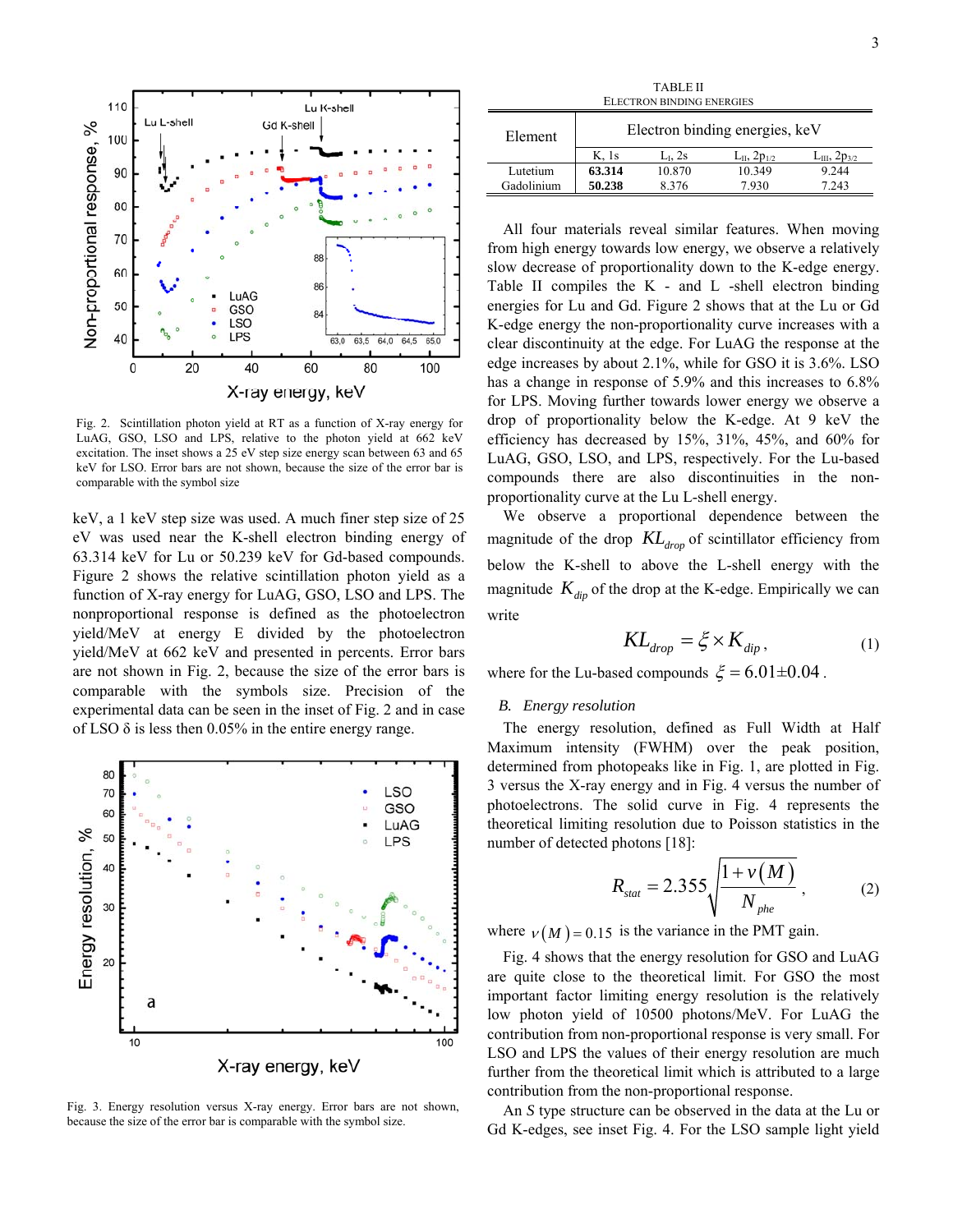

Fig. 4. Energy resolution versus number of photo electrons. The inset shows the *S* type structure around the Lu K-shell in the case of LSO.

starts to decrease approximately 300 eV below the Lu K-edge. With further increase of the X-ray excitation energy, the number of photoelectrons falls rapidly from 662 at 63.0 keV to 631 at 63.5 keV. A discontinuous increase of the energy resolution appeared in the same energy range 63.0 – 63.5 keV. Analogous features were observed for the other samples. LuAG shows the smallest resolution jump of only 0.9% at the K shell binding energy. For GSO the resolution jump is 1.4%, for LSO 3.2%, and for LPS 5.6%. There is not a linear relation between the magnitude of the resolution jump at the K-edge and  $K_{dip}$ , but a correlation clearly exists; the larger

the resolution jump the larger the value for  $K_{\text{dip}}$ .



Fig. 5. Scintillation photon yield relative to the photon yield at 662 keV. reconstructed using escape peaks as a function of deposited energy for LuAG, GSO, LSO and LPS.

# *C. Information derived from escape peaks*

X-ray photons of energy between 9 keV and 100 keV interact with a sample almost exclusively by means of the photoelectric effect with a K-shell or L-shell electron. The electron is ejected from its shell, leaving a hole. As the atom returns to its stable lowest energy state, electrons from the outer shells relax to the inner shells, and in the process giving off a characteristic X-ray or Auger electrons. In the case that a characteristic X-ray photon escapes the bulk of the crystal we observe a so-called escape peak, shown in Fig. 1. The energy  $E_{\text{deposited}}$  deposited in the bulk of the material is then:

$$
E_{deposited} = E_X - E_{escape}, \tag{3}
$$

where  $E<sub>x</sub>$  is the energy of the incident X-ray photon and - the energy of the fluorescent X-ray that escaped *E escape* from the bulk of the material [19]. The ranges of Auger electrons are too short to escape the bulk of the material and we do not consider Auger electron escape here.

Using (3), we reconstructed the response curves for LuAG, GSO, LSO and LPS scintillators as shown in Fig. 5. Procedure described by us in detail in [20]. The parts of the curves at energies above the L-edge are obtained by analyzing  $K_{\alpha 1}$  and  $K_{\alpha 2}$  – escape peaks.  $K_{\alpha}$  X-ray fluorescence is caused by a transition of an electron from one of the subshells of the Lshell to the hole in the K-shell. In the case of transition from the M or N-shell to the hole in the K-shell, a  $K_{\beta1}$ ,  $K_{\beta2}$  or  $K_{\beta3}$ X-ray can be emitted and by utilizing the  $K_\beta$  escape peaks the photon response below the L-edge can be reconstructed for LuAG and LSO. The probabilities of other transitions leading to X-ray escape are very small and not considered here. It was not possible to resolve  $K_{\alpha}$  and  $K_{\beta}$  escape peaks for GSO and LPS, and hence no data below the L-edges could be retrieved. In the case of LPS the absence of the  $K_\beta$  escape peak is due to a very poor energy resolution, and for GSO because of the lower energy of the Gd L-edge compared to that of Lu. The statistical contribution to the energy resolution becomes large in the low X-ray energy range and a high photon yield of the material is then important to be able to resolve the  $K_{\alpha}$  and  $K_{\beta}$ escape peaks.

Reconstructed data match data obtained from photopeak analysis well like in [21]. Rapid changes of the scintillator efficiency are observed near energies of Lu and Gd L-shell. A sharp discontinuity like in the case of the K-edge is not seen because there are three different L-subshell electron binding energies instead of only one for the K-shell.

# *D. K-dip spectroscopy*

Analysis of data on the non-proportionality response just above the K-edge Fig. 6, makes it possible to reconstruct the electron response curve that starts already at energies as low as 100 eV. We call this method *K-dip spectroscopy*. Briefly, the method can be described as follows. The response of a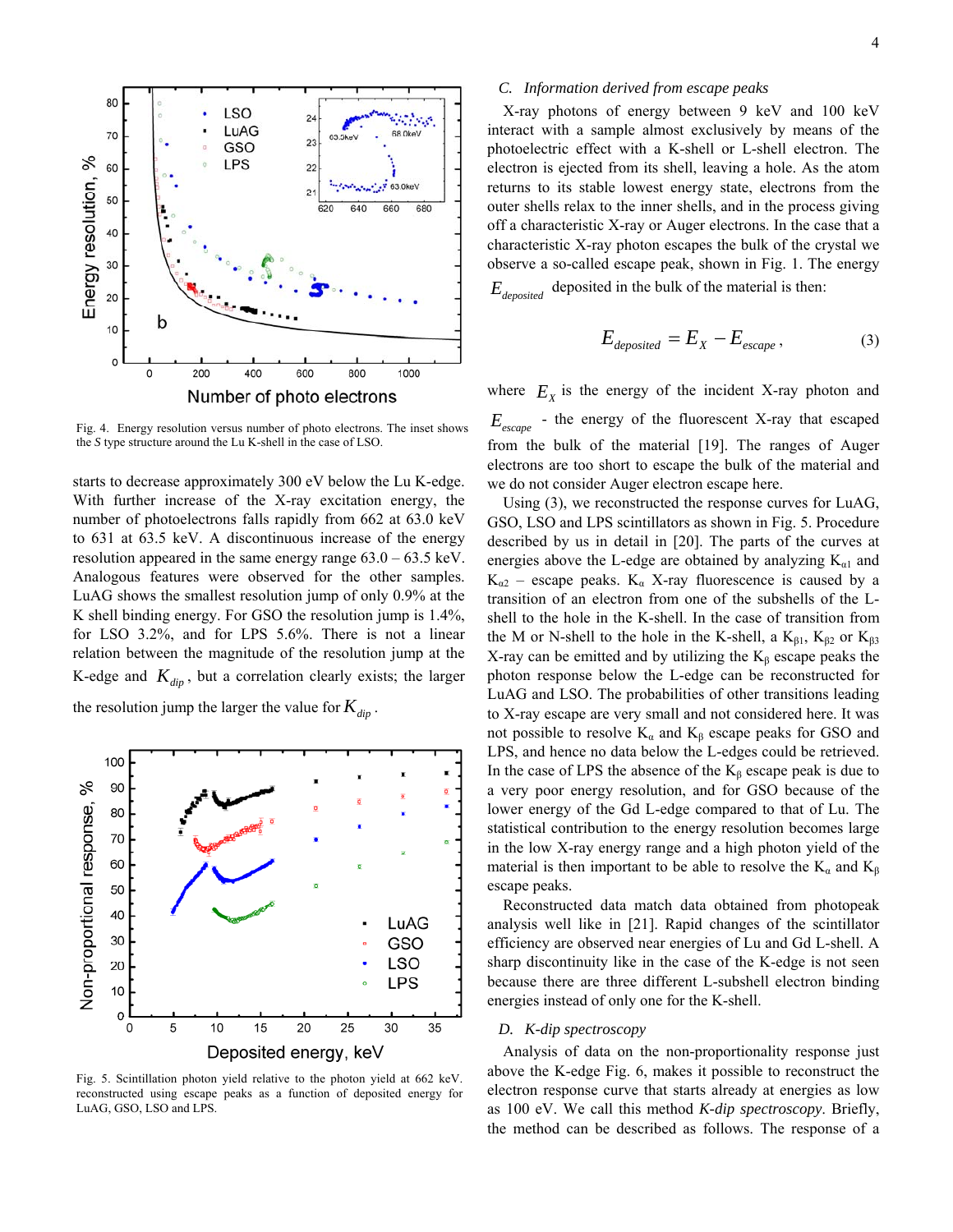

Fig. 6. Position of the Gaussian fitted photopeak for LSO as a function of Xray energy. Solid red line represents polynomial fit of the data above the Lu K electron binding energy.

scintillator to an X-ray that has interacted with a K-shell electron is equivalent to the response of a scintillator to a sum of two main interaction products: 1) a K-shell photo electron response plus 2) the sequence of processes following relaxation of the hole in the K-shell, the so-called K-cascade response. Our strategy is to employ X-ray energies just above the K-edge. The scintillator response due to the K-cascade is assumed independent from the original X-ray energy. This response is found by tuning the X-ray energy very close above the K-shell binding energy. By subtracting the K-cascade response from the total X-ray response we are left with the response in photoelectrons/MeV from the K-shell photoelectron alone with energy  $E_X - E_{K_{binding}}$ . To estimate the scintillator response due to the K-cascade, we fitted experimental data just above the K electron binding energy with polynomial fit Fig. 6. The mean value of the fit function at 63.314 keV was taken as light yield produced by Kcascade. The non-proportionality curve is then obtained by dividing with the photoelectron yield/MeV at energy of 662 keV. This procedure is analogous to the one developed by Collinson and Hill [22].

Figure 7 shows the results obtained from this K-dip spectroscopy method. Our method is good enough to show shape and principal behavior of the electron response curve. The error bars, shown in Fig. 7 for LSO are substantial because of subtracting of two close quantities. We are not presenting error bars for the other samples in order to keep data readability.

A drop of 70% to 90% in the scintillator efficiency can be seen for the samples. Like in Fig. 2 we have the same ordering of the curves in Fig. 7; the most proportional one is for LuAG, then for GSO, LSO, and finally for LPS. Fig. 7 reveals a new finding. For all Lu based samples the slope of the electron non-proportional response curve tends to become less steep below 1 keV.



Fig. 7. Relative photon yield as a function of photo electron energy inferred using K-dip spectroscopy.

According to theory [23, 24] on electron inelastic mean free paths and stopping powers, the deposited energy density  $\frac{dE}{dx}$  along the track as a function of electron energy increases rapidly with decrease of electron energy. In the low energy range peaking of the deposited energy density is observed in condensed matter. Position of the density maximum is material dependent, but is in order of few hundreds of electron volts. Since a high deposited energy density  $\frac{dE}{dx}$  is thought to be the main reason for scintillator efficiency losses [2], [3], we expect a relationship between the non-proportionality curve and the deposited energy density curve.

## *E. Comparison of the three methods*

Fig. 8 and Fig. 9 compare the three sets of response curve data of LSO and LuAG, obtained from X-ray photopeak position analysis, escape peak analysis, and K-dip spectroscopy. As shown in the insets, the shapes of the curves obtained from the photopeak and escape peaks agree well but do have small differences. Those differences we attribute to the fact that the atomic state after photoelectric interaction with the L-shell is different from the atomic state after X-ray fluorescence. In the former situation a hole is created with equal probability in the  $L_I$ ,  $L_{II}$ , and  $L_{III}$  subshells. In the latter situation the hole is preferably created in the  $L_{III}$  and  $L_{II}$ subshells [19]. The cascade products and the resulting photon yields are then not necessarily equal for both situation leading to the small differences in the data from both methods in Fig. 6 and 7. In the entire energy range, the K-shell photo-electron response curves are located above the X-ray photon response curves. It means that a single electron produces higher number of scintillating photons then an X-ray or gamma photon of the same energy. It can be understood by comparing the secondary reaction products from single electron and photon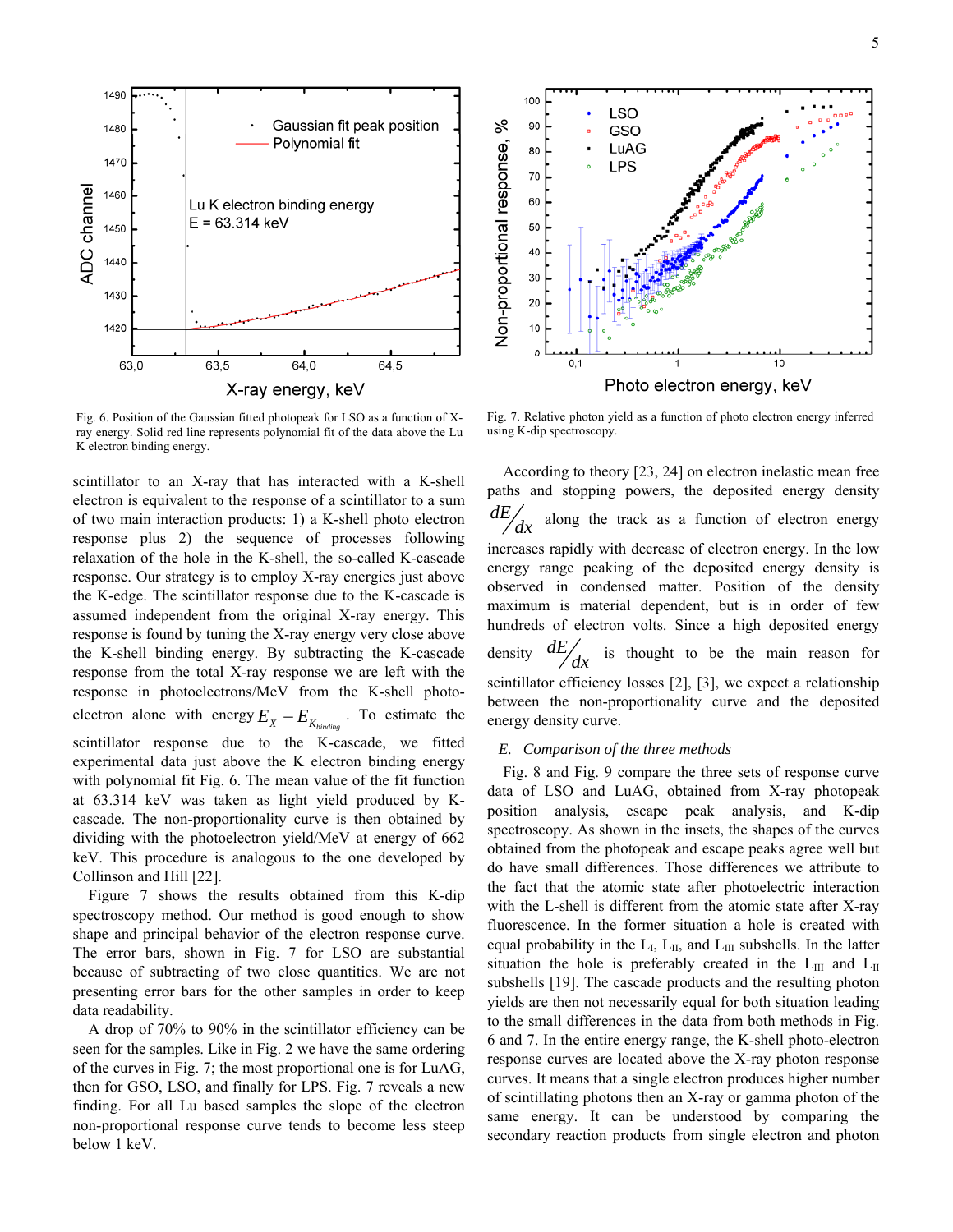Escape Non-proportional response, 80 Kdip 70 60 50 40 30 20 10 0  $0, 1$ 10 100 Deposited energy, keV Fig. 8. Comparison of direct photon response, response reconstructed using

100

90

 $\%$ 

LuAG:Pr

Photo

escape peaks and electron response inferred using K-dip spectroscopy for LuAG. The inset shows zoomed in part of the curves near L binding energies.

interaction in the sample. An X-ray photon, depending on its energy, can be photoelectrically absorbed by one of the atom's shells, creating a relatively energetic photoelectron and a set of electrons of low energies as a result of the cascade process following hole relaxation. Because of a high nonproportionality of the scintillator in the low energy region, the number of photons created by the set of low energy electrons will always be smaller then the yield from the single electron of the same total energy.

# IV. CONCLUSION

We have measured the scintillation response of LuAG, GSO, LSO, and LPS to X-rays in the energy range  $9 - 100$ keV, with special emphasis near the K-edge of the high Z atoms in the scintillator. From this data, we have inferred the electron response curves of the materials in the energy range 0.1 – 30 keV by a new method that we named K-dip spectroscopy. From 30 keV to 1 keV, scintillation yield for all samples appears to drop by 50 to 75%. Below 500 eV the response becomes proportional again. A means to construct the low energy photon response using analysis of escape peaks has been presented.

Our methods utilizing escape peaks and K-dip spectroscopy have the advantage that the non-proportionality curve can be extended to lower energies than possible with other methods. CCT becomes too inaccurate below 3 keV. With K-dip spectroscopy the curves are extended down to 100 eV. Detailed study of the non-proportionality in the photon response just above the K-edge using energy step as small as 25 eV makes this possible.

The CCT method has an advantage over K-dip spectroscopy. In K-dip spectroscopy we suppose that in the Kcascade a set of low energy electrons are emitted from the atom and each produces an ionization track. We assumed that

20  $10$  $\mathbf 0$ 0, 10 100 Deposited energy, keV Fig. 9. Comparison of direct photon response, response reconstructed using

escape peaks and electron response inferred using K-dip spectroscopy for LSO. The inset shows zoomed in part of the curves near L binding energies.

these tracks do not interfere with the track created by the Kshell photoelectron. In that case the K-dip spectroscopy method provides us like the CCT method the genuine electron response. However, when tracks do influence each other, i.e. when the number of photons produced by the photoelectron is affected by the tracks from the cascade products, an error is introduced In this regard CCT may have an intrinsic advantage over the K-dip spectroscopy, by exciting the crystal with essentially just one electron at a time.

#### ACKNOWLEDGMENT

Authors would like to thank Alan Owens and Francesco Quarati for providing beamtime and assisting with experiment at the X-1 beamline at the Hamburger Synhrotronstrahlungslabor (HASY – LAB) synchrotron radiation facility. These investigations have been supported by The Netherlands Technology Foundation (STW)

#### **REFERENCES**

- [1] D. Engelkemeir, "Nonlinear Response of NaI(Tl) to Photons", Rev. Sci. Instrum., vol. 27, no. 8, pp. 589-591 (1956).
- [2] C. D. Zebry, A. Meyer, R.B. Murray, "Intrinsic Line Broadening in NaI(Tl) Gamma-ray Spectrometers", Nucl. Instr. Meth., vol. 12, pp. 115-123 (1961).
- [3] R. B. Murray, A. Meyer, "Scintillation Response of Activated Inorganic Crystals to Various Charged Particles", Phys. Rev., vol. 122, pp. 815- 826 (1961).
- [4] P. A. Rodnyi, P. Dorenbos, C. W. E. van Eijk, "Energy Loss in Inorganic Scintillators", Phys. Stat. Sol. (b) vol. 187, pp. 15-29 (1995).
- [5] P. Dorenbos, J. T. M. De Haas, and C. W. E. Van Eijk, "Nonproportionality in the scintillation response and the energy resolution obtainable with scintillation crystals," IEEE Trans. Nucl. Sci., vol. 42, no. 6, pp. 2190-2202 (1995).
- [6] J. D. Valentine, B. D. Rooney, J. Li, "The Light Yield Nonproportionality Component of Scintillator Energy Resolution", IEEE Trans. Nucl. Sci., vol. 45, no. 3, pp. 512-517 (1998).
- [7] M. Moszynski, A. Nassalski, A. Syntfeld-Kazuch, L. Swiderski, T. Szczesniak, "Energy resolution of scintillation detectors—new